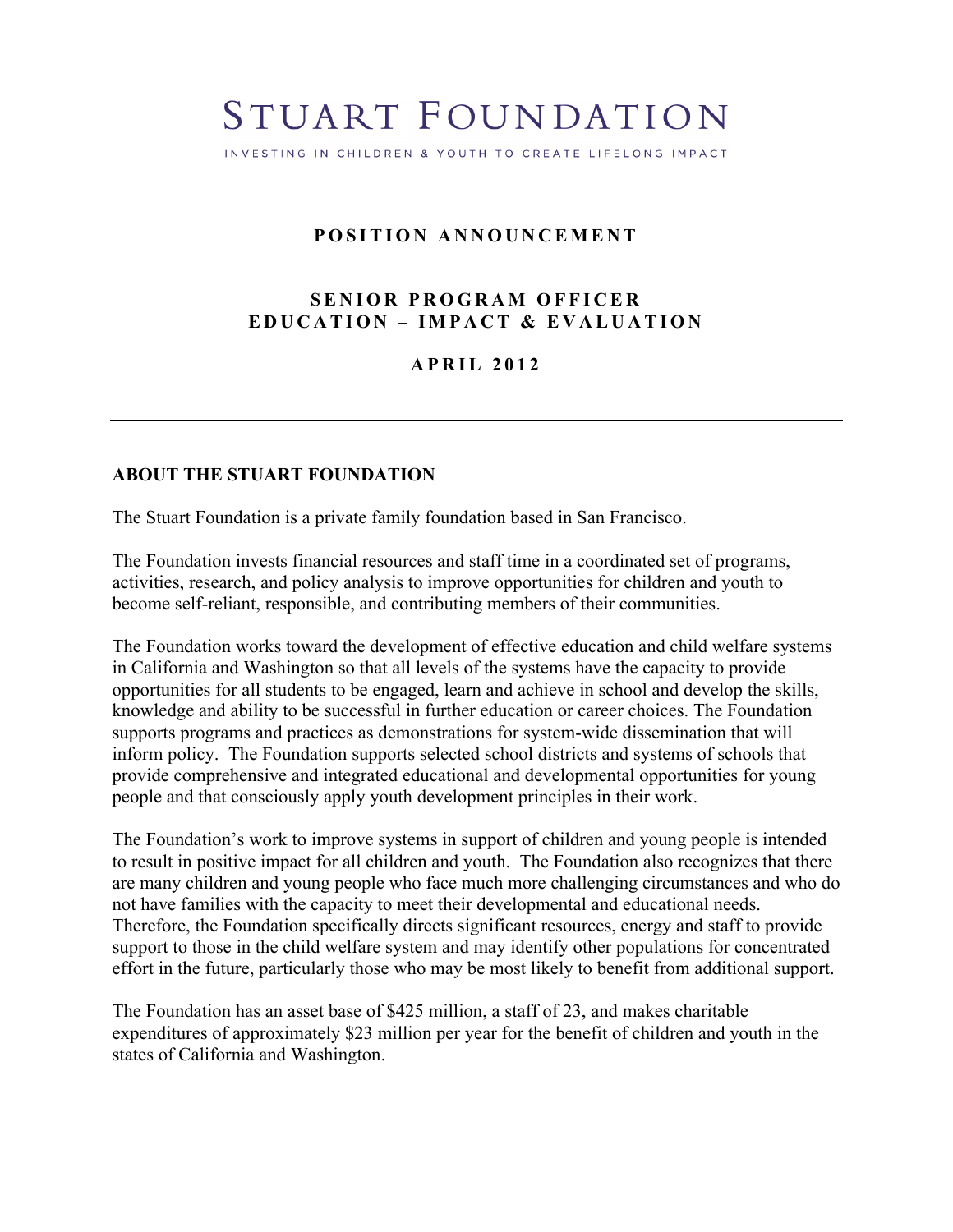# **POSITION SUMMARY**

The Senior Program Officer is a member of the Education Team and is responsible for developing systems to monitor and report on progress toward program objectives and strategy; leading evaluation of selected areas of the Education program work; and analyzing and overseeing research on education issues. The Senior Program Officer is also responsible for identifying and recommending a set of investments to further the program goals. The Senior Program Officer reports to the President and works closely with another Senior Program Officer and other staff.

## **RESPONSIBILITIES**

## EVALUATION OF IMPACT & USE OF RESOURCES

- Leads the development of program impact measures and the periodic assessment, implementation, continuous development, and analysis of progress toward the goals and outcomes of the Foundation's strategy.
- Completes periodic assessment of progress toward program objectives and manages third party evaluations.
- Identifies lessons learned from evaluation findings and formulates recommendations based on findings to increase program impact.
- Identifies opportunities to disseminate lessons for greater program impact and incorporates lessons into future program development.

## IMPLEMENTATION & DEVELOPMENT OF PROGRAM STRATEGY

The implementation of the Foundation's strategy depends on the planning and execution of the coordinated set of activities, investments and staff involvement with a range of partners working on several aspects of common issues. The Senior Program Officers, under the direction of the President, are responsible for the development and management of the full scope of the strategic elements, including investments, partnerships, convenings, advisory councils, public policy elements and strategic communications.

- Works with Education Program team to implement program strategy and recommend further development of selected elements of the strategy.
- Contributes to the development of annual plans for the program that clearly outline goals, strategy, activities, and resource requirements.
- Articulates expected outcomes and identify indicators of success for long term goals and interim indicators of progress.
- Identifies the need for consultants within the program area; plans scopes of work for contracts; develops terms of contracts; and monitors progress on contracts.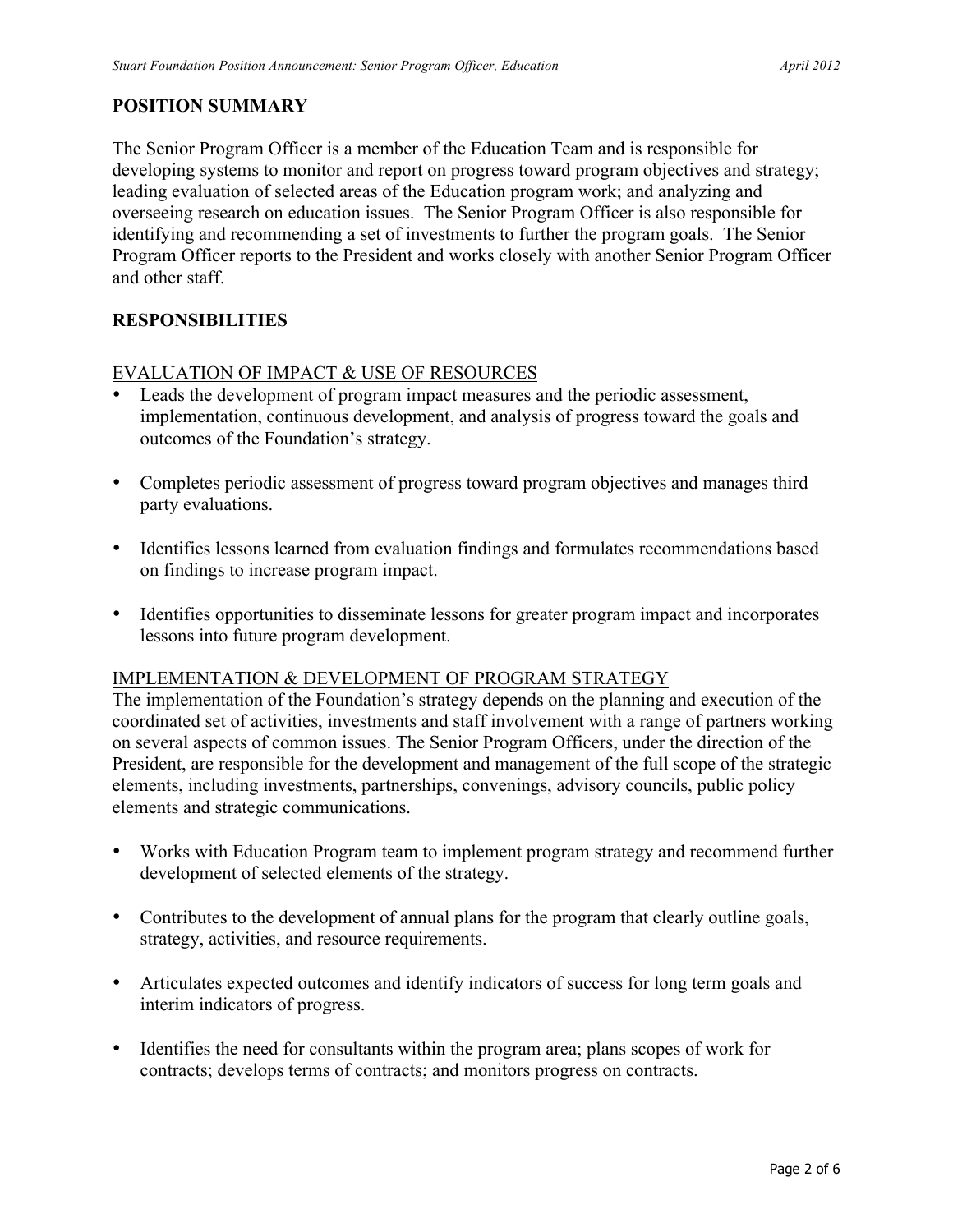# CONVENINGS, ADVISORY COUNCILS & COLLABORATIONS

- Develops and maintains relationships with key decision makers and public education stakeholders at the local, regional, statewide, and national level to keep abreast of opportunities for Foundation investments to inform improved policies and practices.
- Identifies specific opportunities to provide relevant and useable information for the development of public policies that will have significant impact on Foundation objectives.
- Identifies and plans convenings to further program objectives, including convenings of stakeholders for the purpose of collective problem solving issues the Foundation has selected for focus.
- Develops agendas and plans for meetings of designated program advisory councils, such as the Foundation's Education Leadership Advisory Council and the Effective Education Systems Advisory Council.
- Designs, develops, and oversees the formation of new formal collaborations and partnerships as part of the annual planning process or when new opportunities arise; documents goals and intended outcomes of new partnerships in writing for the President and Board.
- Shares information and makes connections among Foundation partners and colleagues to further program goals.

## DEVELOPMENT & MANAGEMENT OF INVESTMENT PORTFOLIO

- Develops recommendations for a cohesive set of investments to organizations, government agencies, and public school districts that, in conjunction with other activities, are designed to collectively lead to improvements in the education systems at the district and state level.
- Identifies organizations and/or agencies that have the capacity and position to carry out elements of the program's strategy and further objectives of the program.
- Reviews letters of inquiry and manages the grant application and evaluation process.
- Ensures that all grants administration policies and procedures are carried out in a timely manner.
- Provides high level of customer service for existing and prospective grantees through transparent, accessible, and open dialogue about the Foundation's strategy and prospective projects.
- Keeps grant applicants informed of the status of their proposals during the review and development process.
- Prepares written analysis of grant recommendations for the file, for internal review by program team, and for the Board docket.
- Maintains an open, ongoing relationship with grantees to assess the progress of grants and assists the grantee with challenges involved in implementation.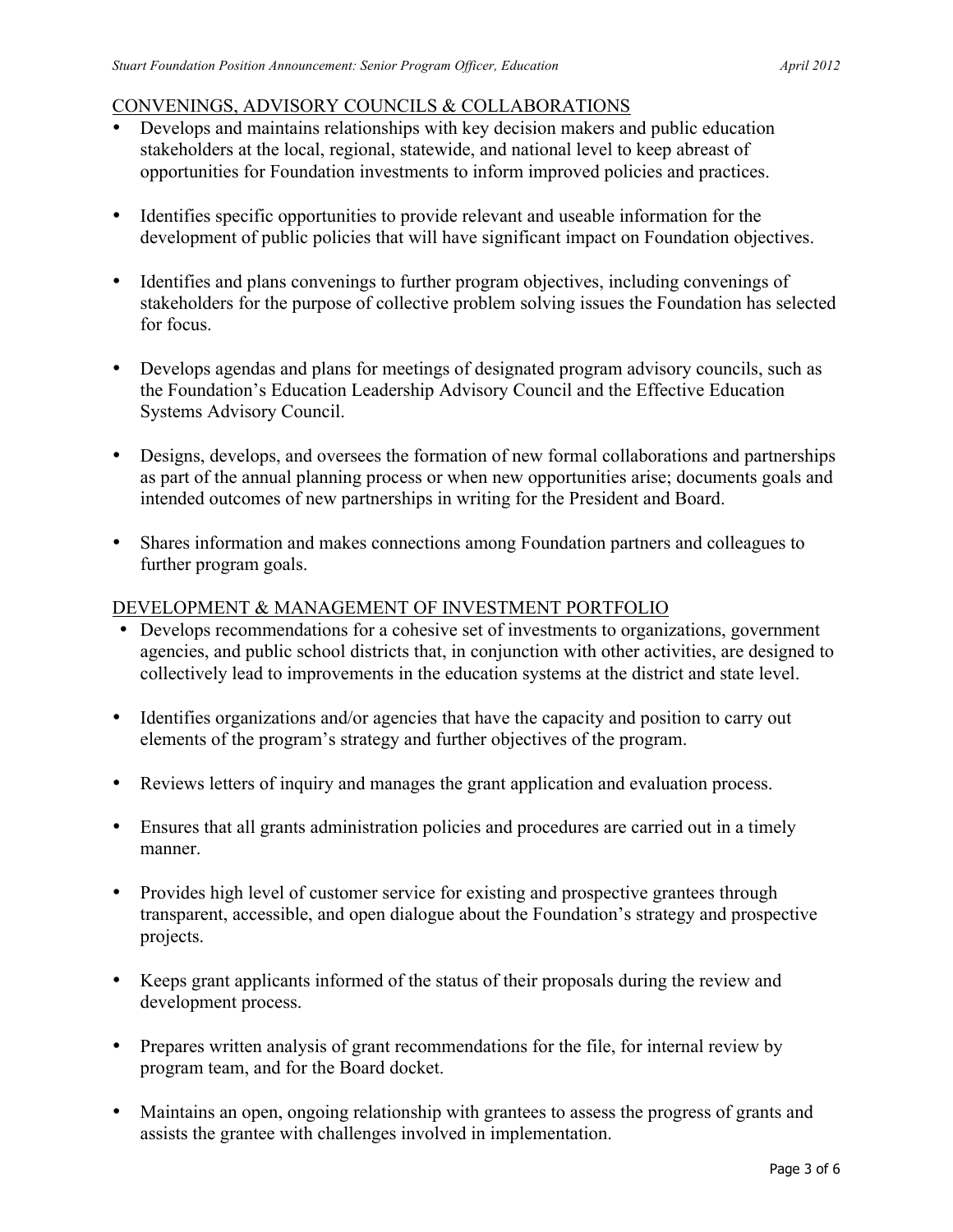- Monitors grantee expenditures and operating capacity in meeting the goals of their grants; evaluates any changes proposed to plans and/or budgets and ensures that such changes are documented in the file.
- Monitors grantee reporting and third party evaluations, when applicable; ensures that grantee reports are received when due; reviews grantee reports and maintains documentation in files according to Foundation policies and procedures.
- Ensures that grant files are complete and contain documentation according to Foundation policies and procedures.
- Partners with grantees to craft or refine program goals, outcomes, and performance measures.

## KNOWLEDGE MANAGEMENT & COMMUNICATIONS

- Contributes to the program's knowledge management system to document, preserve and catalogue knowledge of staff, reports produced with invested funds, evaluations of Foundation projects and initiatives, and other reports created by program staff to inform the Foundation's future program work and for external audiences.
- Identifies opportunities to advance program goals through the use of strategic communications and works with communications committee and/or consultants to develop implementation plans.
- Incorporates planning for strategic communications into ongoing program plans.
- Contributes to the preparation of communications materials and supports implementation of the Foundation's communication plan.
- Identifies content for the website and ensures that the Education program's website content is kept up to date.
- Ensures that the knowledge of the program area is documented, preserved and catalogued systematically to inform the Foundation's future program work and is used to further strategic goals of the program.
- Represents the Foundation at convenings, forums and conferences to communicate the Foundation's strategy and program objectives.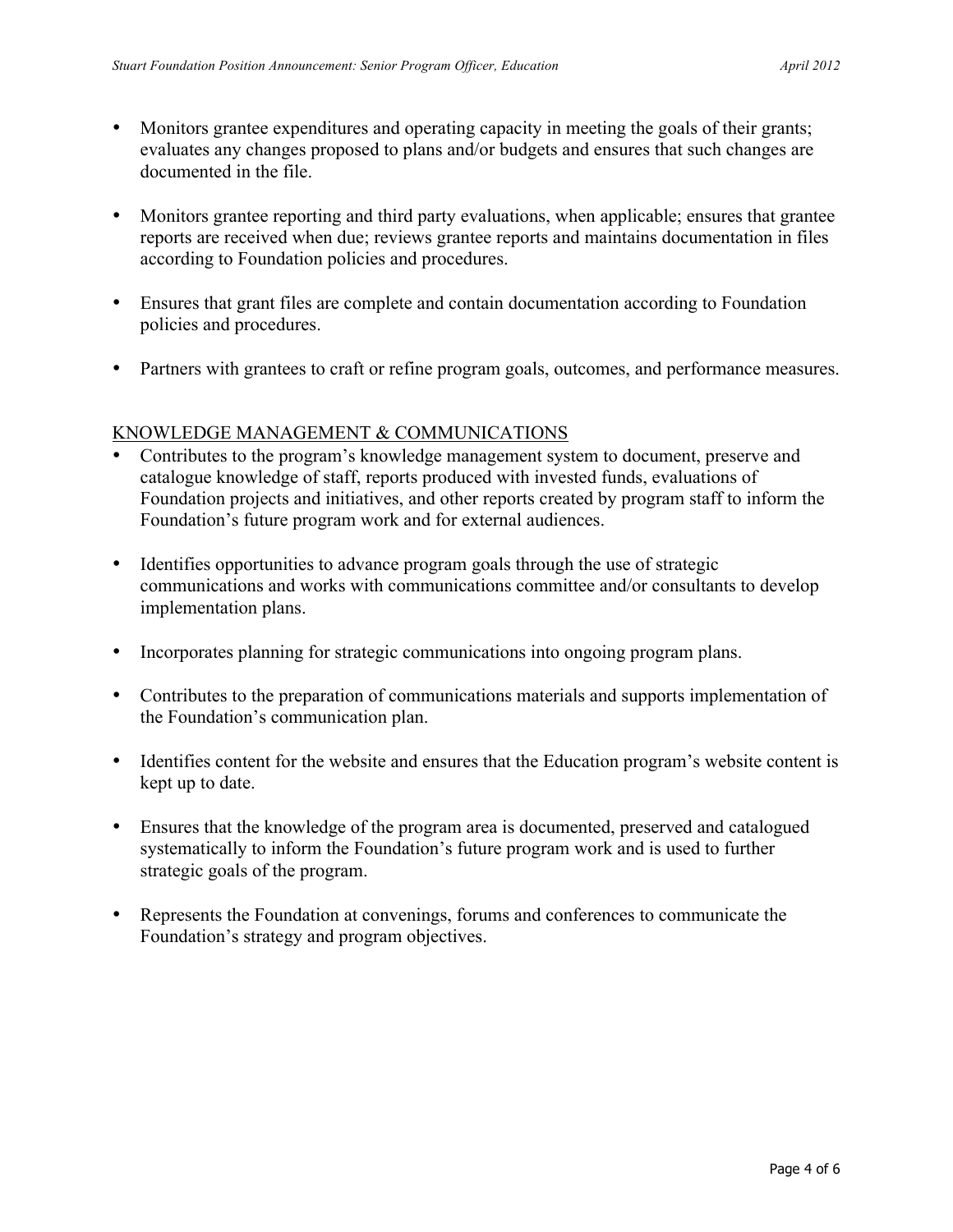## SUPPORTING BOARD DECISION-MAKING & LEARNING

- Effectively communicates program goals and implementation plans to the Board, both in writing and in presentations; clearly articulates strategy and funding rationale; contributes to annual year-in-review report; presents reports and analysis of program progress.
- Prepares written grant recommendations and supporting materials for the Board docket.
- Participates in the identification and coordination of Board meeting program presentations and site visits.

#### **SUPERVISION**

- Supervises selected project managers and/or consultants in the Education program.
- Provides ongoing feedback regarding job performance and timely written performance appraisals in accordance with Foundation procedures.

#### INTERNAL TEAMWORK

- Contributes to the development of a supportive and collaborative work environment through active participation in internal collaborations, teams and activities.
- Serves as a member of the Program Team and other ad hoc teams to improve the effectiveness of the Foundation in carrying out program and Foundation plans.

## **QUALIFICATIONS**

- Seven or more years of professional experience working to improve public education.
- Direct experience working in public education systems preferred.
- Knowledge of the education policy process, and demonstrated ability to implement programs and/or policy.
- Experience with program evaluation and the development of progress indicators.
- Understanding of education research and evaluation methodologies; familiarity with education assessment.
- Strong analytical skills, including the ability to conduct research, organize report material, and translate its content and data into clear, accessible language.
- Excellent written and oral communication skills; ability to make public presentations and prepare concise and effective written content.
- High standards of professionalism and integrity, and a commitment to quality and excellence in all aspects of job performance.